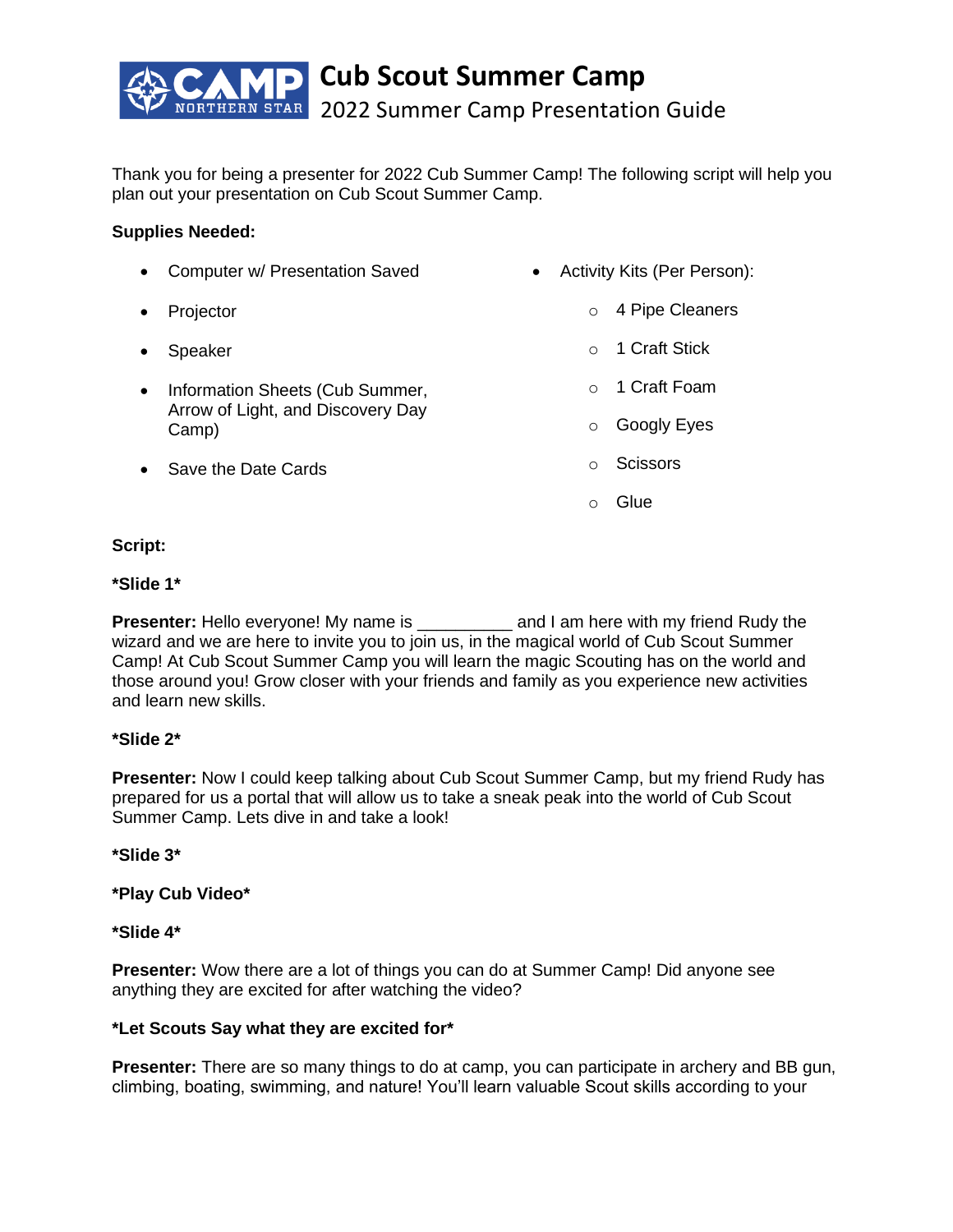

rank and of course spend time with your friends and family! **If you have a story about your time at camp, tell the story now.** 

## **\*Slide 5\***

**Presenter:** By now I'm sure you're asking when you can go to Summer Camp! Our Pack is going to \_\_\_\_ Camp on \_\_\_ Date. *If Pack has a certain sign up method have the Cubmaster briefly mention it.* but remember if you can't go with the Pack your family can still register!

Register at<https://camp.northernstar.org/cub-summer-programs>

## **\*Slide 6\***

**Presenter:** There are two options this year for Cub Summer Camp, Phillippo Scout Reservation in Cannon Falls, MN and Kiwanis Scout Camp in Marine on St. Croix. *If your group has already registered for a camp let them know which one.* 

**Presenter:** We will be at camp for 2 days and 2 nights, we arrive on Friday evening and depart Sunday afternoon.

**Presenter:** There are indoor and outdoor sleeping options at camp. *If you group has an option already picked out let them know.* 

**Presenter:** Both sites have full-service dining halls, indoor bathrooms, and shower buildings.

*Hand out save the date cards*

## **\*Slide 7\***

**Presenter:** For those of you who will be Arrow of Light Scouts this summer a special portal will open for you leading you to Arrow of Light Summer Camp! Arrow of Light camp is at Tomahawk Scout Reservation in Birchwood WI.

There you will stay at camp for 3 days and 3 nights arriving Friday night and leaving Monday afternoon.

At Navajo you sleep in green canvas tents with cots just like the Scouts BSA camps do! Similar to Cub Scout Summer camp you will eat in a full service dining hall and there are modern showers and bathrooms as well!

## **\*Slide 8\***

**Presenter:** Are you looking to continue your magical adventure this summer? Join us for Discovery Day Camp! DDC is a ay camp experience where campers come each weekday to camp. DDC is held weekdays June-August at multiple Metro areas including: Phillippo, Kiwanis, Rum River, and Base Camp. The fee is \$200 for this week of fun!

## **\*Slide 9\***

**See Activity sheets for instructions.**